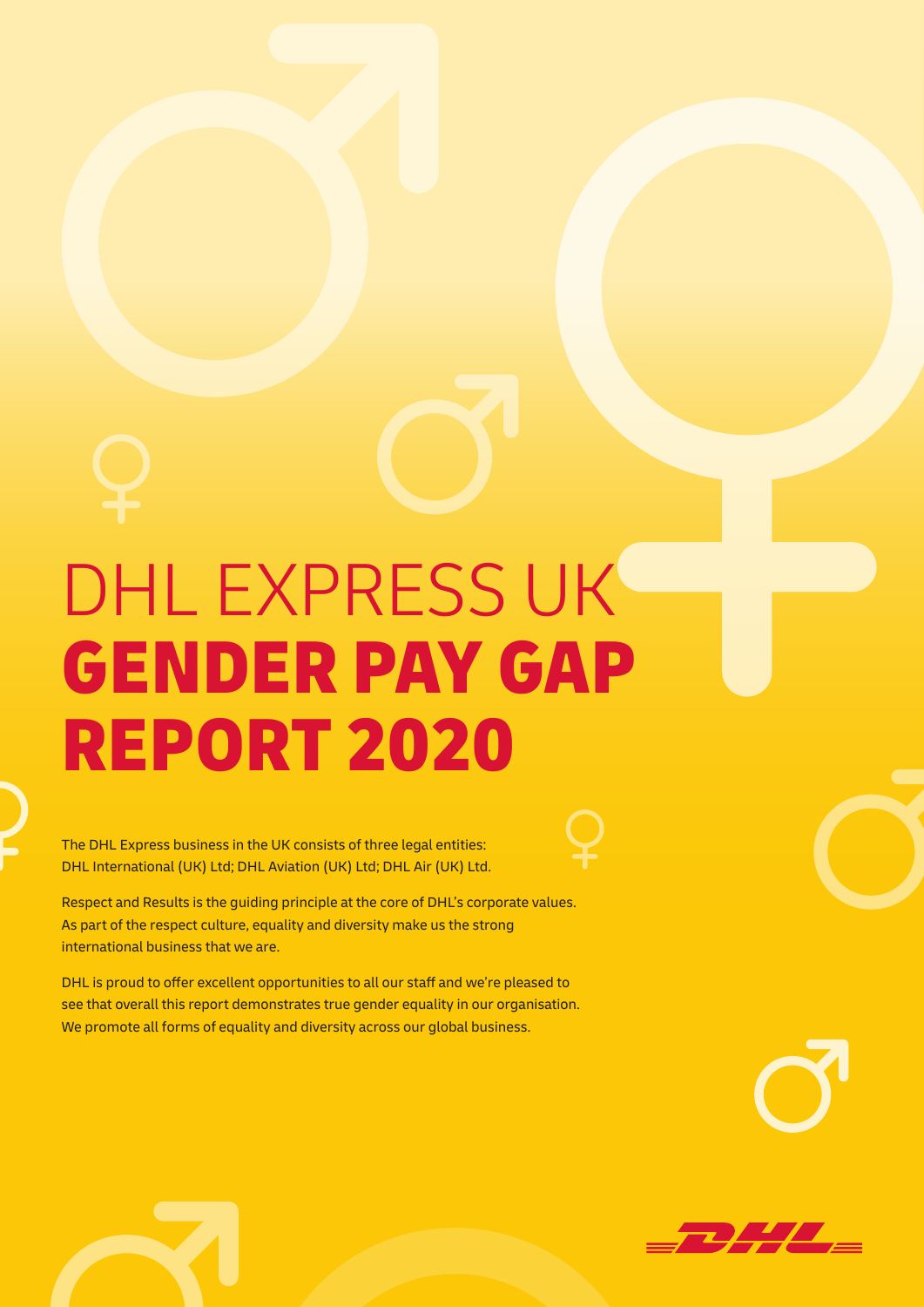## DHL INTERNATIONAL (UK) LTD GENDER PAY GAP REPORT 2020

All data and information to compile the 2020 report has been prepared using the standard methodology set out in the Equality Action 2010 (Gender Pay Gap Information) regulations 2017.

The information is based on a snapshot date of 5 April 2020.

The figures shown in this report are relatively unchanged from 2019 with a negative mean and median pay gap being reported again in 2020. This indicates that the average pay for a women is higher than the average for men across DHL International (UK) Ltd.

This can be explained because of DHL International (UK) Ltd. overall workforce distribution and the types of roles typically taken. DHL International (UK) Ltd. has many more men than women in frontline operational roles with women more likely to undertake business support roles such as customer service, finance and sales where the pay and bonus is usually higher.

DHL is focused on creating an environment where everyone can thrive and encourages progression for both men and women into all roles.

### GENDER PAY GAP ANALYSIS HAS DETERMINED THE FOLLOWING RESULTS:



DHL International (UK) Ltd. mean pay gap is -**5.3%** compared with the transport and storage industry, mean average of **8.0%** (XpertHR) and overall UK business average of **13.7%** (XpertHR).

## **MEDIAN** GENDER PAY GAP -10.1%

DHL International (UK) Ltd. median pay gap is **-10.1%** compared with the industry median average of **4.6%** (XpertHR) and overall UK business average of **10.8%** (XpertHR).

#### **Employees by Quartile Pay Bands**

| <b>Band</b> | <b>Description</b>                                                                                                   | <b>Males</b> | <b>Females</b> |
|-------------|----------------------------------------------------------------------------------------------------------------------|--------------|----------------|
|             | Includes all employees whose standard hourly rate places them<br>at or below the lower quartile                      | 77.5%        | 22.5%          |
|             | Includes all employees whose standard hourly rate places them<br>above the lower quartile but at or below the median | 85.0%        | 15.0%          |
|             | Includes all employees whose standard hourly rate places them<br>above the median but at or below the upper quartile | 66.1%        | 33.9%          |
|             | Includes all employees whose standard hourly rate places them<br>above the upper quartile                            | 71 5%        | 28.5%          |

### BONUS PAY

DHL International (UK) Ltd. mean bonus pay gap is **-17.0%** compared with the industry mean average of **23.7%** (Xpert HR). The median bonus pay gap is **0.4%**.

The proportion of men receiving a bonus is **91.6%** compared with **92.2%** of women.



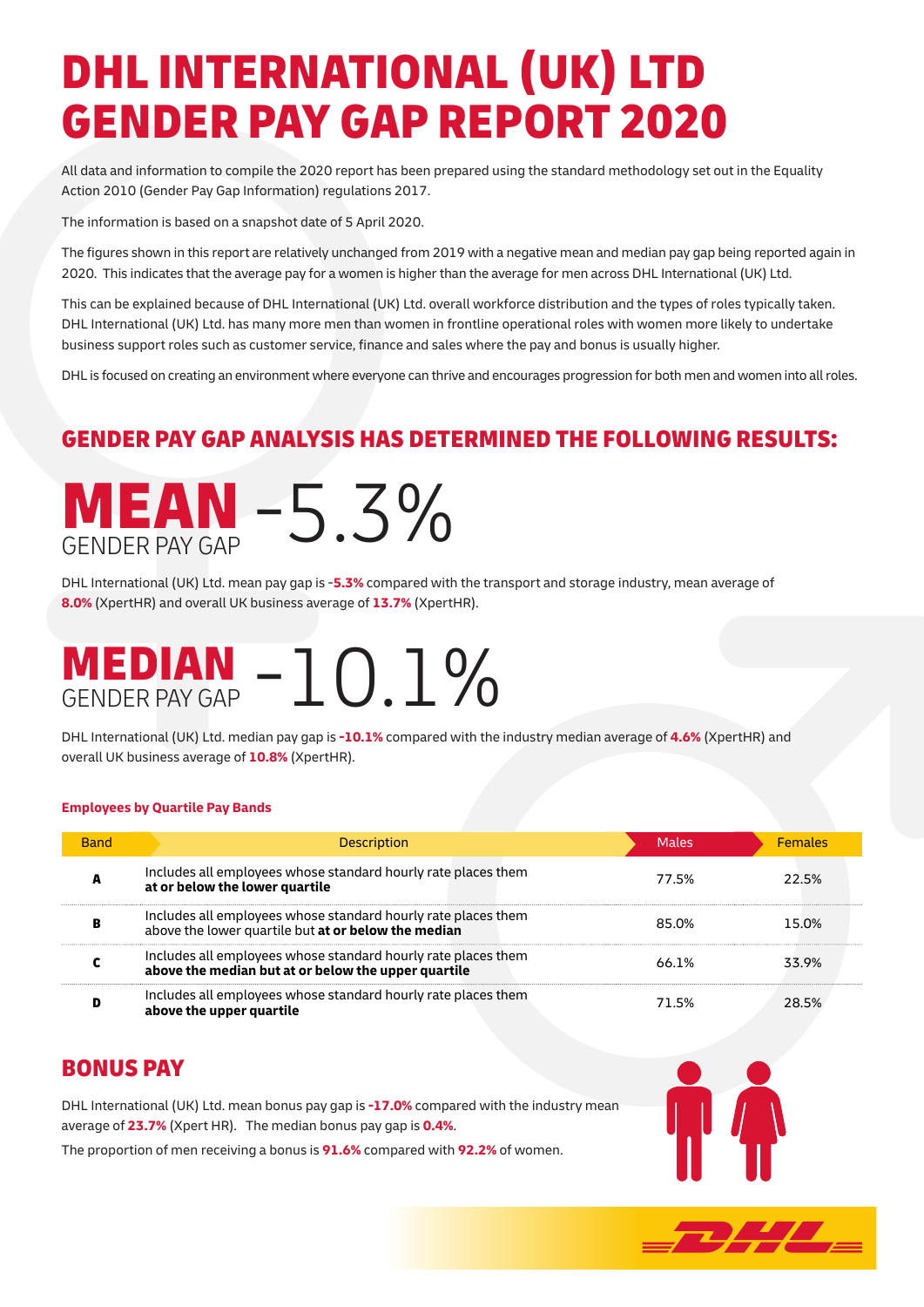## DHL AVIATION (UK) LTD GENDER PAY GAP REPORT 2020

### GENDER PAY GAP ANALYSIS HAS DETERMINED THE FOLLOWING RESULTS:



This result is significantly below the figures for organisations in the same sector and the same industry and is representative of our expectations and the core values of our business.

## **MEDIAN** GENDER PAY GAP 3.8%

It is significantly below the figure for organisations in the same sector and significantly below the figure for organisations in the same industry.

### BONUS PAY

- The mean gender bonus gap is **-2.0%**
- The median gender bonus gap is **-3.3%**
- The proportion of male employees receiving a bonus is **94.7%**
- The proportion of female employees receiving a bonus is **95.7%**



The mean gender bonus gap is in contrast to the industry average and appears more favourable to women. It is a fairly low discrepancy which can be attributed to a number of high performing and successful women in the higher levels of business management. It is an excellent result for the company.

The median bonus gap is still extremely low and is representative of a fair and equitable payment of bonuses to both male and female employees.

The proportion receiving a bonus is chance, as a company-wide bonus scheme is offered to all employees, with eligibility to receive a bonus based on their start date. Gender does not impact any employees from receiving a bonus in any way.

#### **Employees by Quartile Pay Bands**

| <b>Band</b> | <b>Description</b>                                                                                                            | <b>Males</b> | <b>Females</b> |  |
|-------------|-------------------------------------------------------------------------------------------------------------------------------|--------------|----------------|--|
| А           | Includes all employees whose standard hourly rate places them<br>at or below the lower quartile                               | 73.5%        | 26.5%          |  |
|             | Includes all employees whose standard hourly rate places them<br>78.9%<br>above the lower quartile but at or below the median |              |                |  |
|             | Includes all employees whose standard hourly rate places them<br>above the median but at or below the upper quartile          | 76.3%        | 23.7%          |  |
| D           | Includes all employees whose standard hourly rate places them<br>above the upper quartile                                     | 853%         | I 4 7%         |  |

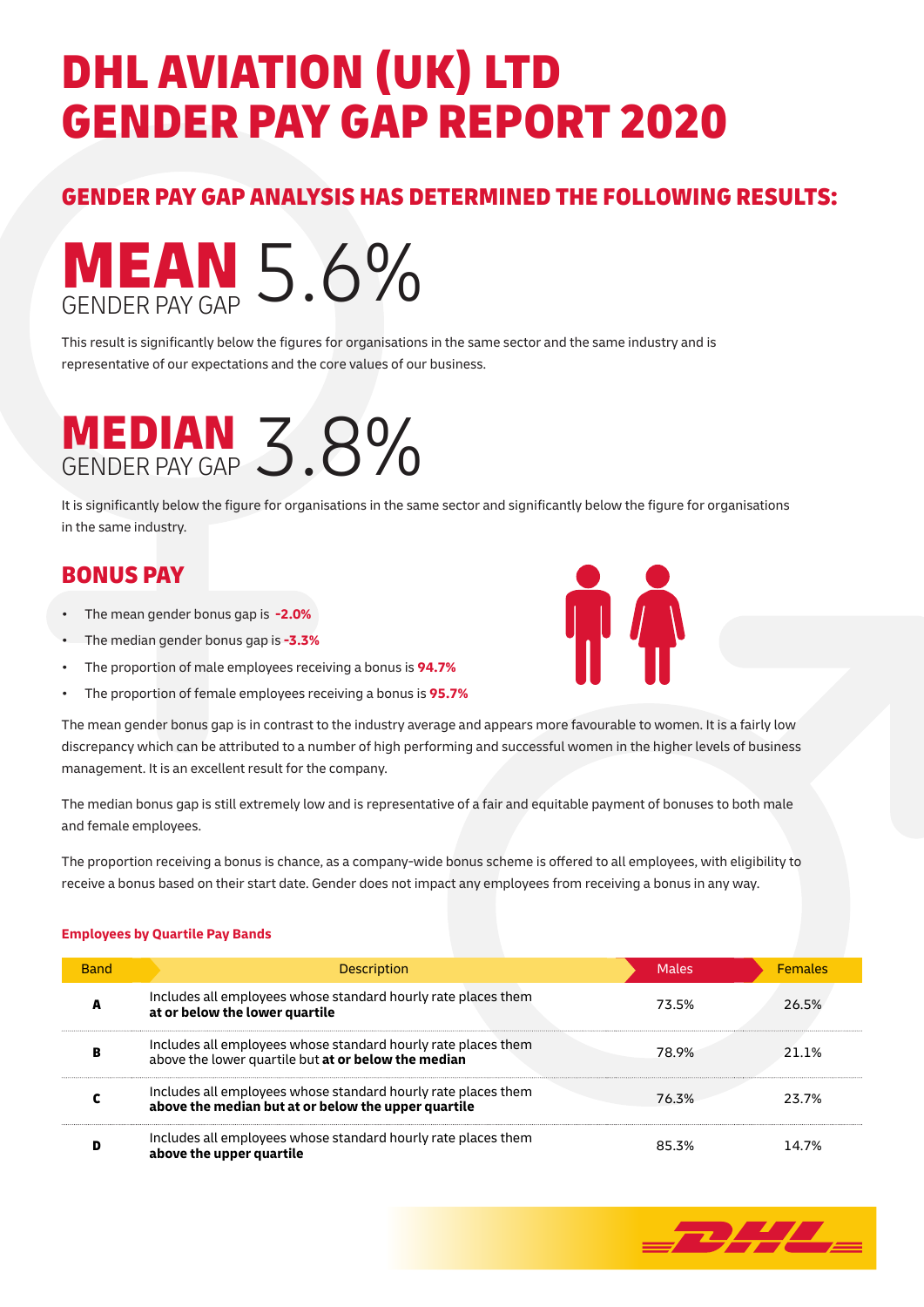## DHL AIR (UK) LTD GENDER PAY GAP REPORT 2020

DHL Air Ltd is the largest all-cargo air carrier in the UK operating a fleet of B757-200 and B767-300 aircraft on worldwide operations. It also supports operations of customers operating Airbus A300-600 and Boeing B777 aircraft. We are part of the DHL Express team with our headquarters at East Midlands Airport in the UK.

On the snapshot date (5th April 2020) DHL Air Ltd had an employee headcount of 486, of which **87.4%** were male and **12.6%** were female. The percentage of females employed by DHL Air ltd has increased by **1.5%** from April 2019.

DHL Air Ltd.'s workforce is split into two areas; Aircrew and Ground staff. Aircrew comprises of Cadets, First Officers and Captains. Ground staff comprises of Management, HR, Safety, Quality, Administration, Engineering, Logistics and Operations. Of the 486 employees, employed on the snapshot date, **65.2%** were Aircrew and **34.8%** were Ground staff.

### GENDER PAY GAP ANALYSIS HAS DETERMINED THE FOLLOWING RESULTS:

**MEAN 45.77%** GENDER PAY GAP **MEDIAN** GENDER PAY GAP 55.16%



**Table 1 below shows the mean and median hourly pay rates for full pay relevant male and female DHL Air employees**

| Table 1: Hourly Rate | Male $(E)$ | Female $(E)$ | Difference (%) |
|----------------------|------------|--------------|----------------|
| Mean                 | £40.76     | £22.11       | 45.77%         |
| Median               | £37.26     | £16.71       | 55.16%         |

#### **Table 2 illustrates the mean and median bonus pay amounts received by full pay relevant male and female DHL Air employees.**

| Table 2: Bonus Pay | Male $(E)$ | Female $(E)$ | Difference (%) |
|--------------------|------------|--------------|----------------|
| Mean               | £3,851.01  | 42.14%       | 45.77%         |
| Median             | £3,136.54  | 55.75%       | 55.16%         |

#### **Table 3 details the proportion of relevant male and female DHL Air employees who received a bonus payment**

| Table 3: Bonus Proportion | No. of employees | No. of employees<br>receiving bonus | <b>Bonus received (%)</b> |
|---------------------------|------------------|-------------------------------------|---------------------------|
| Mean                      | 425              | 416                                 | 98.11%                    |
| Median                    |                  | 59                                  | 96.72%                    |